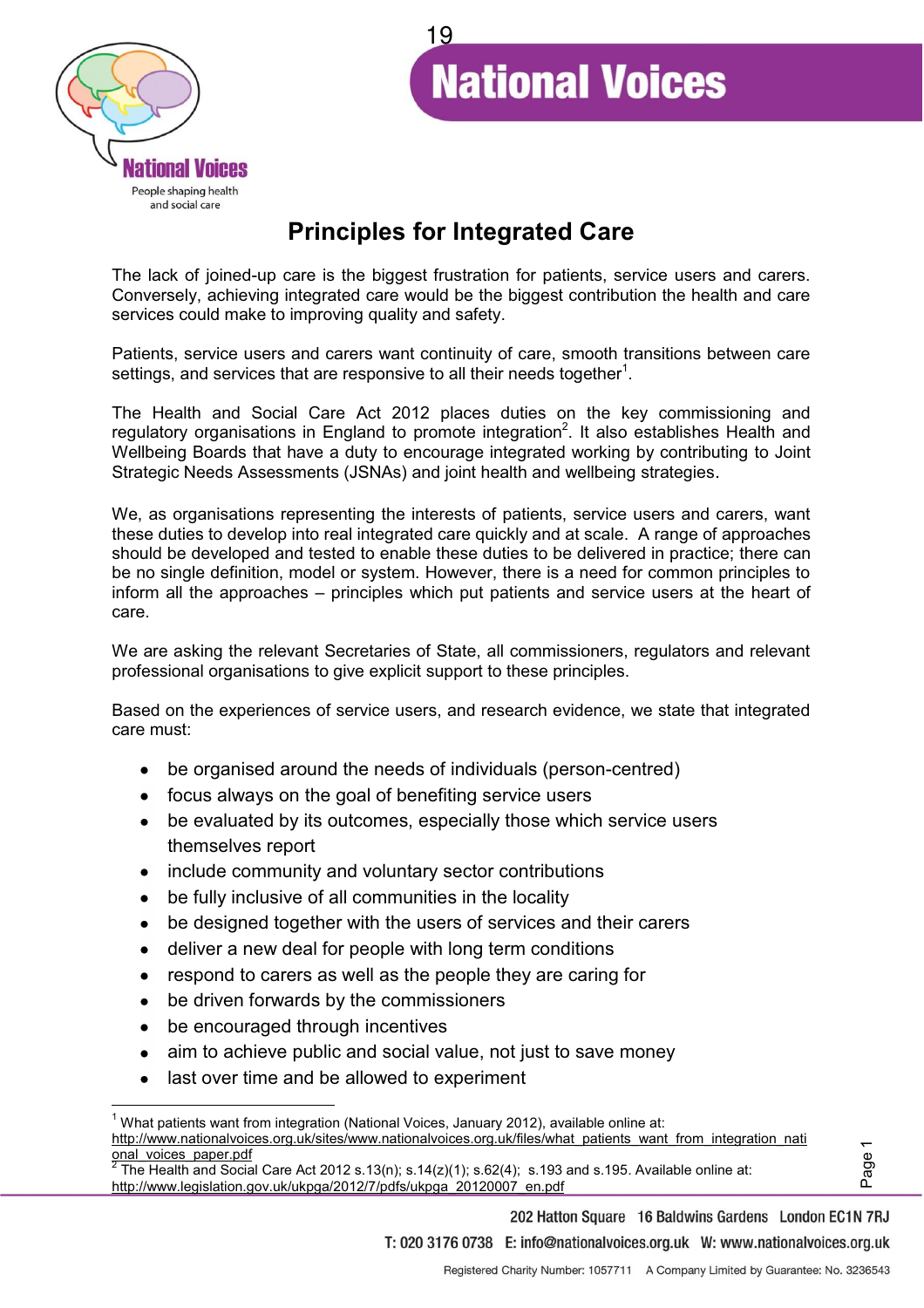# **1. Describing success ± what would patients say?**

Before considering the principles in further detail, it is worth establishing what success might look like from the perspective of people who use services.

Below are some of the kinds of statements patients and service users could make, if care services were better joined up:

There were no big gaps between seeing the doctor, going for tests and getting the results.

I was always kept informed about what the next steps would be.

I was told about what other services were available to someone in my circumstances, including local and national support organisations.

The professionals involved with me talked to each other. I could see that they worked as a team.

I always knew who was the main person in charge of my care.

I had one first point of contact  $-\infty$  person who understood both me and my condition -- who I could go to with questions.

That person helped me to get other services and help, and to put everything together.

I could see my health and care records at any time to check what was going on. I could decide who to share them with. I could correct any mistakes in the information.

Information was given to me at the right times. The information was comprehensive: it was not just medical, but also helped me understand the impact of my health status on other parts of my life.

Information included how to manage financially.

I was not left alone to make sense of information. I could meet a professional when I needed to ask more questions or discuss the options.

I was as involved in discussions and decisions about my care and treatment as I wanted to be.

My family or carer was also involved in these decisions as much as I wanted them to be.

I worked with my main professionals to agree a care plan.

I know what is in my care plan. I know what to do if things change or go wrong.

Those plans were clearly entered on my record and respected by each service I used.

Page 2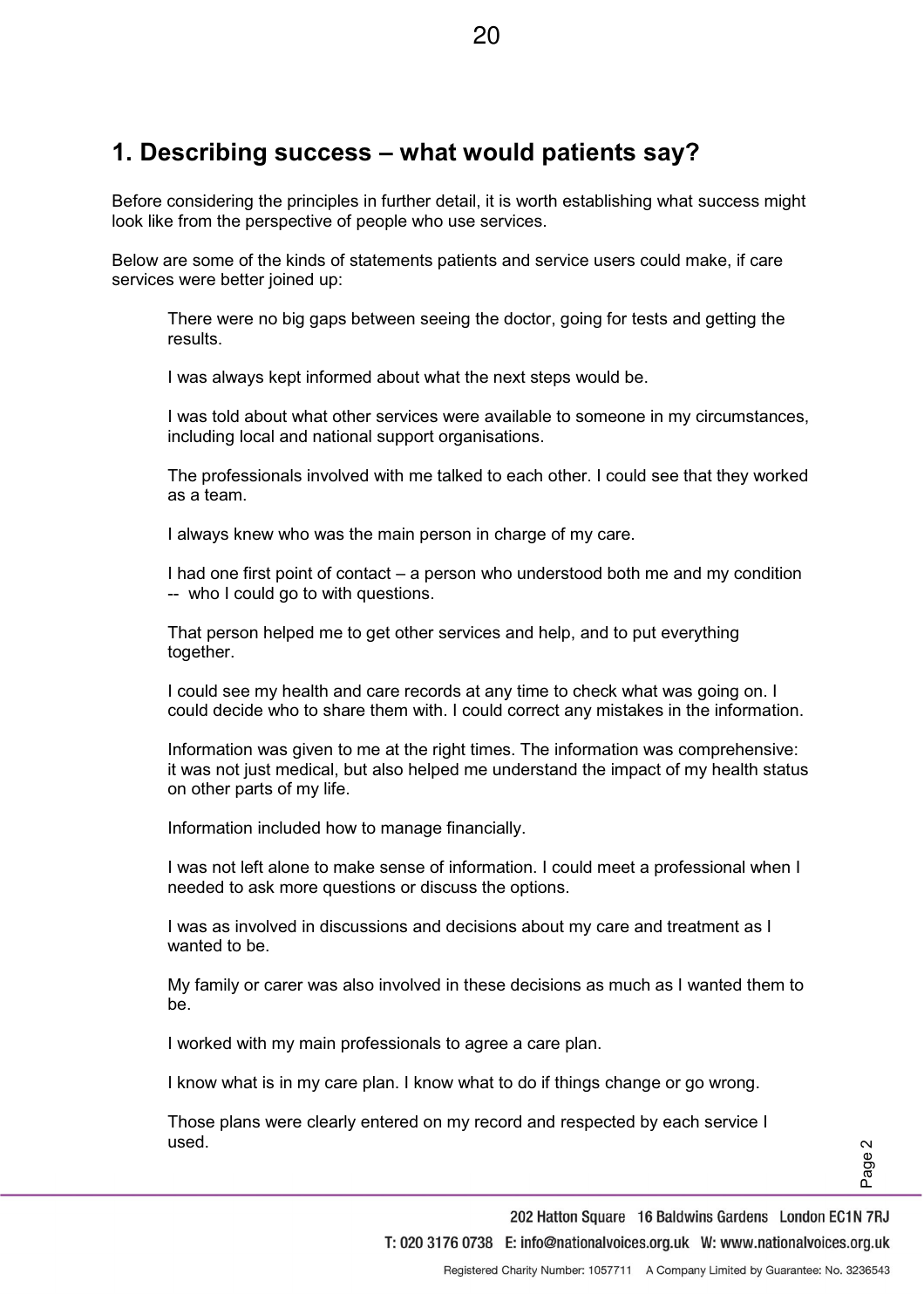When something was planned and agreed to, it happened without me having to chase around for it.

I had regular reviews of my care and treatment, and of my care plan. I was as involved in these as I wanted to be. And my family or carer was involved as much as I wanted them to be.

I was involved in decisions about my medicines – whether they were needed, and which one to use.

If I needed a new medicine, its purpose, potential side effects and how to take it were explained to me.

I was offered the opportunity to become more educated about how to manage my own symptoms. This helped me to set goals, and include them in my plans together with my main professionals.

When I was discharged from a service, there was a plan in place for what happened next. This was delivered without unnecessary delays.

If I moved from one care setting to another:

- $\triangleright$  I knew in advance where I was going, what I would be provided with, and who would be my main point of professional contact
- $\triangleright$  I was given information about any medicines I was taking with me their purpose, how to take them, potential side effects
- $\triangleright$  Information about me, including my views and preferences and any agreed care plan, was passed on in advance
- $\triangleright$  I was still allowed to see and work with, as appropriate, preferred professionals who I already knew and knew me

When I went to a new service, they knew who I was, what my circumstances were, and about my own views and preferences, and any care plans I had made.

If I moved across geographical boundaries I did not lose entitlements to care.

When I needed support to live at home, services worked together to provide it. I had a say in who would come and provide my care and when.

When I needed special equipment to live at home, it arrived in good time.

When my professionals knew there was a risk of emergencies happening, they:

- $\triangleright$  put measures in place to prevent that
- $\triangleright$  ensured I was regularly contacted to check on me
- $\triangleright$  gave me ways to sound an immediate alert if I was at risk

If I needed residential care, I had a choice of provision so that I could find one to meet my particular needs.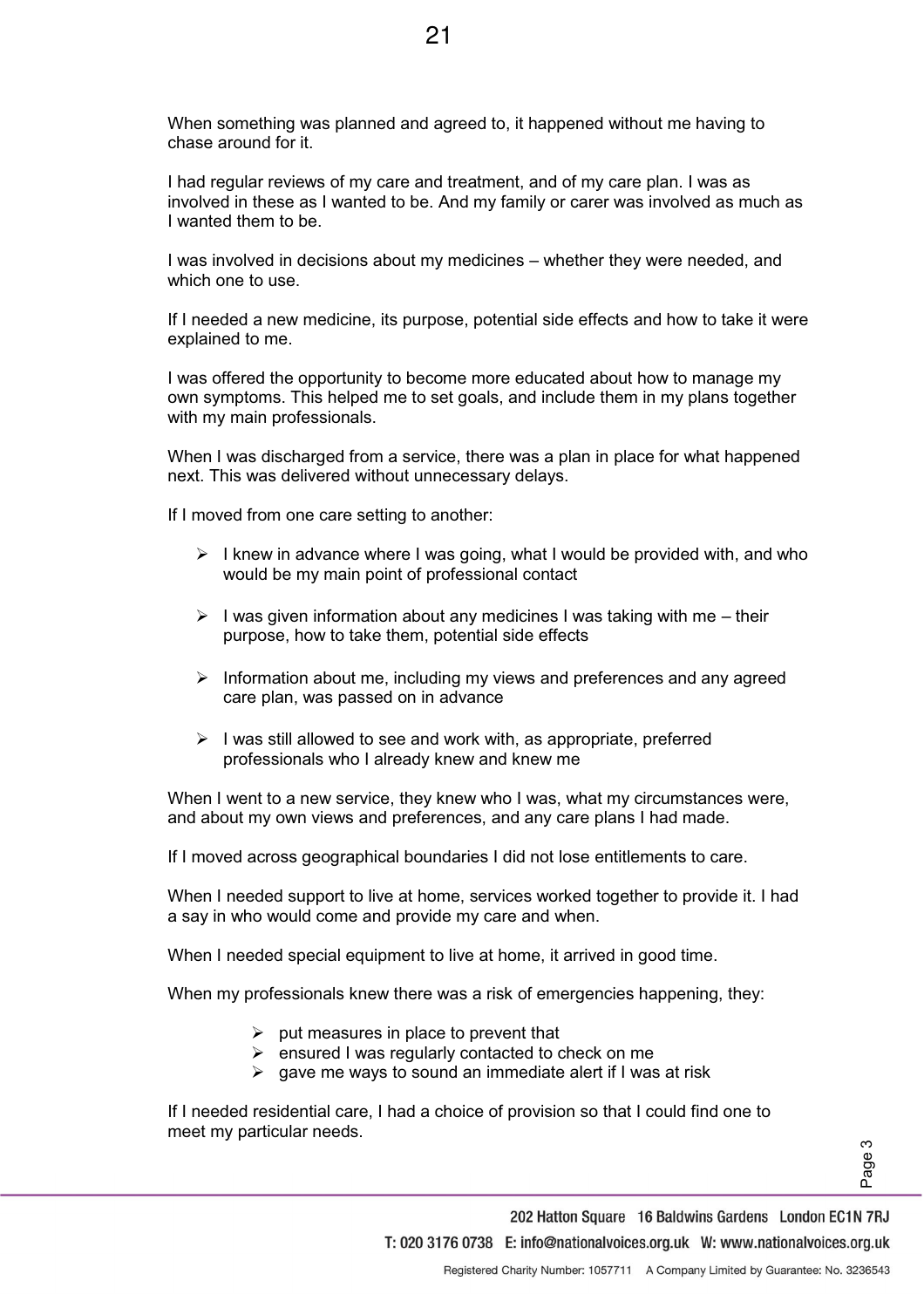My residential care provider maintained close links with the health and social care professionals I already knew outside, and enabled me to see them when necessary.

My full health needs were still provided for in residential care. My GP stayed actively involved in my care.

#### **Measures of success**

There are various well researched and tested measures that build on some of the types of statement listed above in order to produce systematic indicators of success.

Surveys and research with patients, service users and carers have focused on measures of activation, outcome and experience:

#### Patient Activation Measure

The PAM is a set of questions to measure the extent to which patients are active in (and confident about) managing their own condition and healthcare.

#### Patient Reported Outcome Measures

**PROMs describe outcomes in terms that are relevant to patients' lives and on which** they can report, such as a reduction in pain or an increase in mobility. There are generic PROMs including some for long term conditions, as well as specific measures suited to specific treatments.

#### Patient Experience Measures

Patients can report on their experiences of using healthcare services though a wide variety of survey instruments. The best tested and developed measures are those used in the Department of Health's national patient survey programme, run by the Care Quality Commission.

All these measures have potential relevance and application to measuring and monitoring the success of integrated care.

However, in general these measures have been designed and developed for use in relation to single episodes of care, usually in specific care settings, such as a consultation with a GP, or following a surgical treatment in hospital.

It should be an urgent priority for the Department of Health to invest in their further development and use in relation to integrated care  $-$  that is, in a context where people are going on 'care journeys' across and between services, and lasting over time.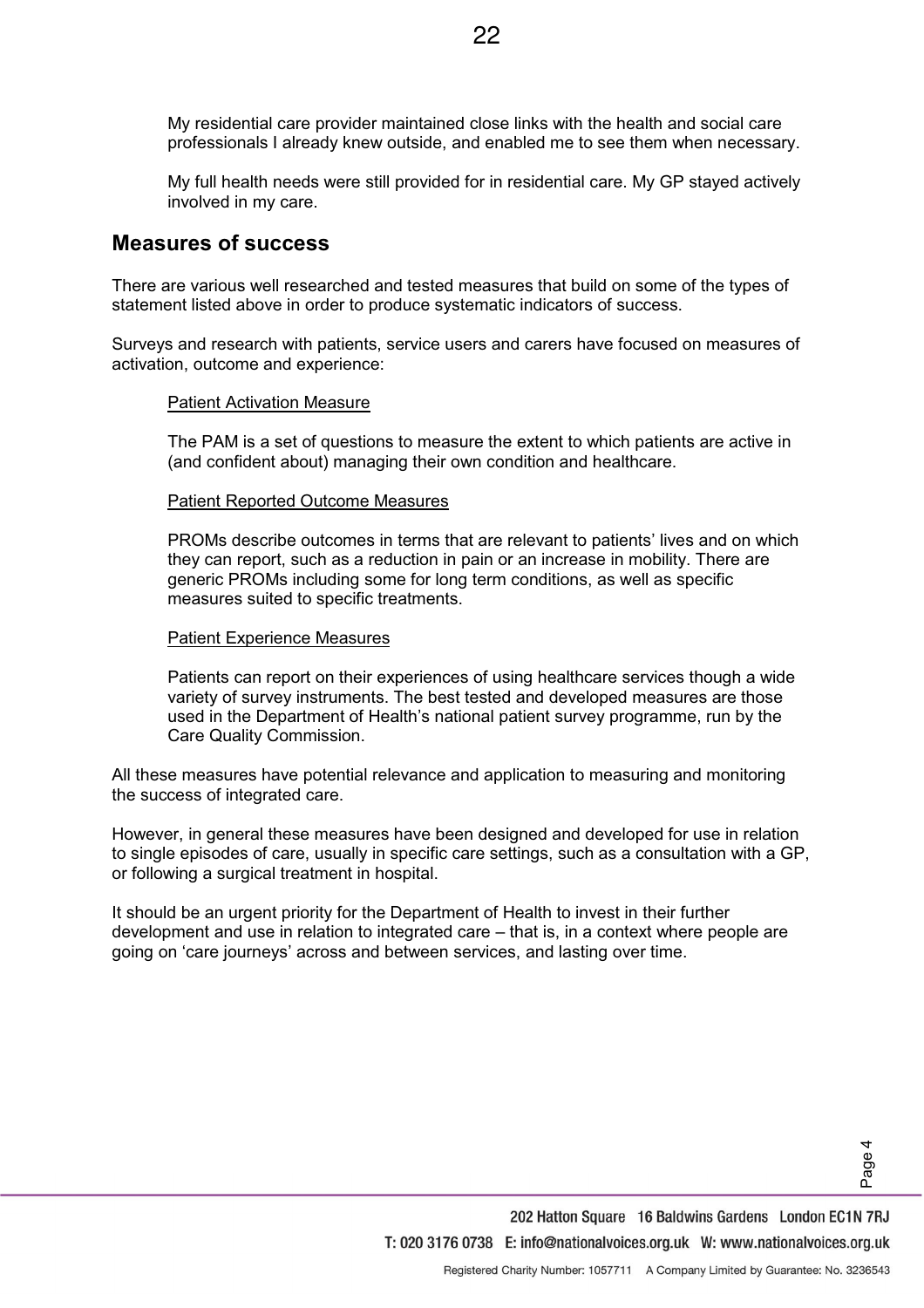# **2. Background**

l.

In May 2011, National Voices published its '9 big shouts' calling for improvements to the government's proposed reforms of the NHS<sup>3</sup>.

23

The top demand, based on consultations with our member charities, was for 'integration, integration, integration'. We stated that:

*Patients and service users want services that are organised around, and responsive to, our human needs. We are sick of falling through gaps. We are tired of organisational barriers and boundaries that delay or prevent our access to care. We do not accept being discharged from a service into a void.* 

*We want services to be seamless and care to be continuous.* 

*³7KDWPHDQVSULPDU\DQG community health services, social care services, and services from voluntary organisations should all mesh together to help us succeed in managing our lives and conditions."* 

The call for integrated care was echoed by many other professional and NHS organisations, and strongly reflected in the final report of the NHS Future Forum.

In response, the Act now contains provisions which give the new commissioners, the Health and Well-being Boards, and the regulator, Monitor, similar duties to promote integrated care, where this would raise the quality of services for their users.

But there is a lack of consensus on what should constitute integrated care, which sectors should be included, and how it should happen.

National Voices is particularly concerned that any new drive towards integrating care should:

- always be focused on the needs of, and outcomes for, the people who use services, and
- not exclude the crucial contributions made by the Third Sector.

This document represents our first contribution to what will be a continuing dialogue across the health, social care and voluntary sectors.

Our starting point is the understanding, expressed by our member organisation, Diabetes UK, in 2010, that, among the 'key drivers' for integration, it should be accepted that:

*ahere is no single correct way to integrate care.. [but] There are generic principles that can be used to stimulate change and measure progress.*<sup> $*$ 4</sup>

 $^3$  9 big shouts: Patients and Service Users respond to the health reforms (May 2011). Available online at: http://www.nationalvoices.org.uk/sites/www.nationalvoices.org.uk/files/9%20Big%20Shouts%20-

<u>%20National%20Voices%20response%20to%20the%20Listening%20Exercise\_0.pdf</u><br><sup>4</sup> 'Integrated Care for the Person with Diabetes: a report from the Diabetes UK Integrated Care Task and Finish Group<sup>7</sup>, May 2010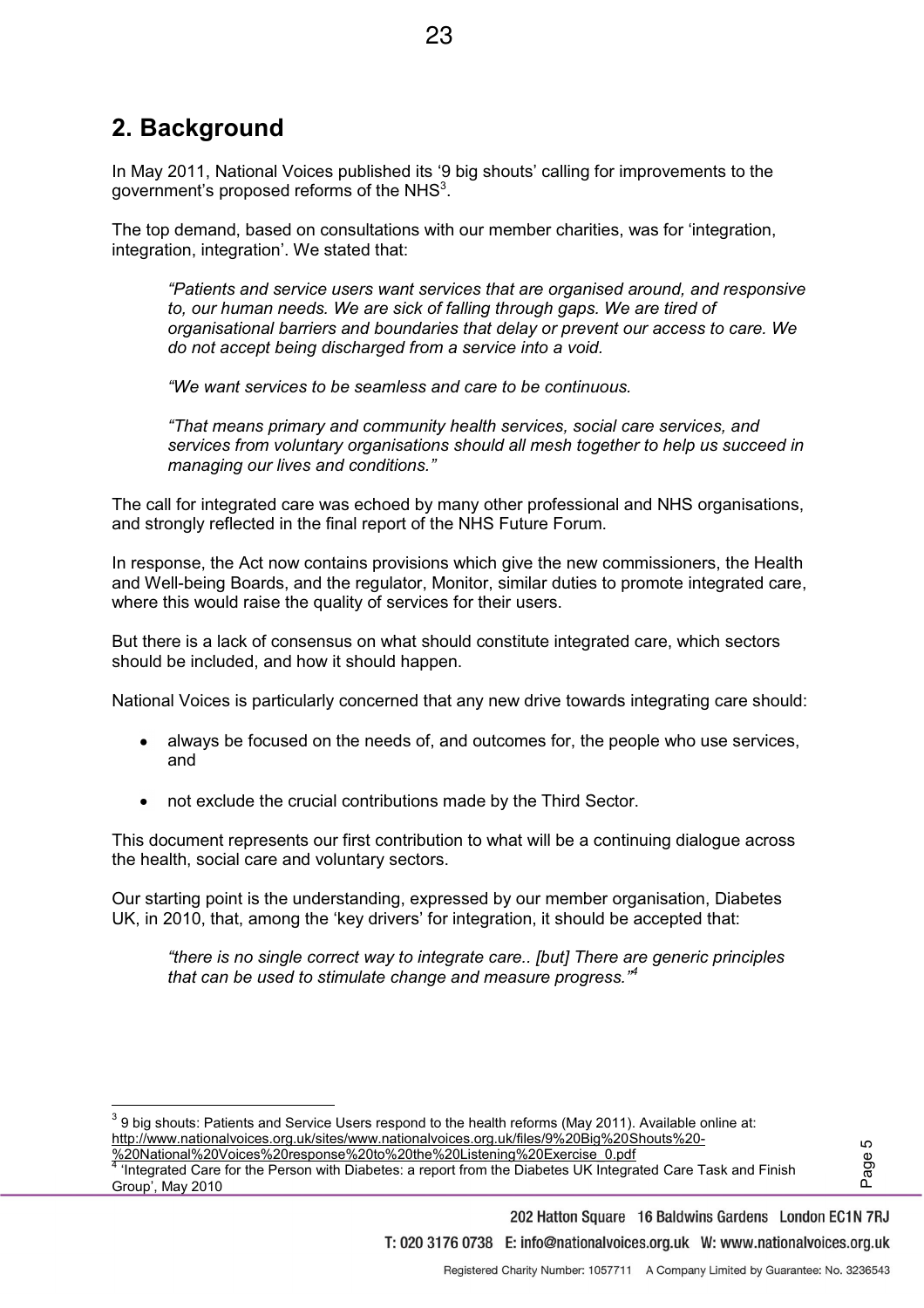## **3. The principles explained**

The principles we propose fall into two groups – those which bear on the *nature* of the care to be commissioned, and those which address the *organisation* of integrated care.

#### The nature of integrated care

#### **organised around the needs of individuals (person-centred)**

Patients, service users and carers want person-centred care that responds to personal needs; enables them to understand their health status and their care and treatment options; involves people in decisions; enables them to remain independent and in control whenever possible; and takes account of the needs of families and carers.

'Integration' which only brings systems and structures together, without making the services more responsive to their users, is a wasted opportunity. 'Integrated care' doesn't qualify as such unless the services integrate at the point of the consumer.

Under the Health and Social Care Act 2012, national and local commissioners have a duty to ensure that 'each patient' can be fully involved in the care and treatment they receive<sup>5</sup>. There is also a duty on patient choice which is intended to include choices about care and treatment<sup>6</sup>.

We refer to the definition of patient-centred care used by the World Health Organisation, which states that:

"people have the right and duty to participate in making decisions about their health *care, and not only in issues of treatment and management, but for broader issues of health care planning and implementation*<sup>77</sup>

We use the term 'person-centred' in order to recognise that a) integrated care should meet the needs of people who may not continuously be NHS patients, and b) services are likely to be better for their users if the people who deliver them (staff) are also cared for.

### **focus always on the goal of benefiting service users**

Evidence shows that many experiments in pooling budgets or joining up organisations have not resulted in tangible benefits to service users. This is because they did not set goals that focused on patient benefit, and therefore were not clear from the start what would be achieved, from the service user's perspective.<sup>8</sup> Often that was because they instead were aiming on benefits to organisations, such as saving money through pooling budgets or back office services.

Organisations including the Audit Commission, the Nuffield Trust, and the Integrated Care Network of the NHS have recommended that integrated care should always focus on the benefits to be achieved for patients, service users and carers.<sup>9 10 11</sup>

l.

'Means to an end Joint financing across health and social care', Health national report, Audit Commission, 2009 <sup>9</sup> ibid

202 Hatton Square 16 Baldwins Gardens London EC1N 7RJ T: 020 3176 0738 E: info@nationalvoices.org.uk W: www.nationalvoices.org.uk

 $^5$  The Health and Social Care Act 2012 13H , 14U

 $^6$  The Health and Social Care Act 2012, 13l, 14V, 75

 $^7$  'What is people-centred healthcare?', World Health Organisation, Western Pacific Region, People at the Centre of Care Initiative, 2006; <u>http://www.wpro.who.int/sites/pci/health\_care.htm</u><br><sup>8</sup> 'Meana to an and Joint financing earses health and social sars'. Health n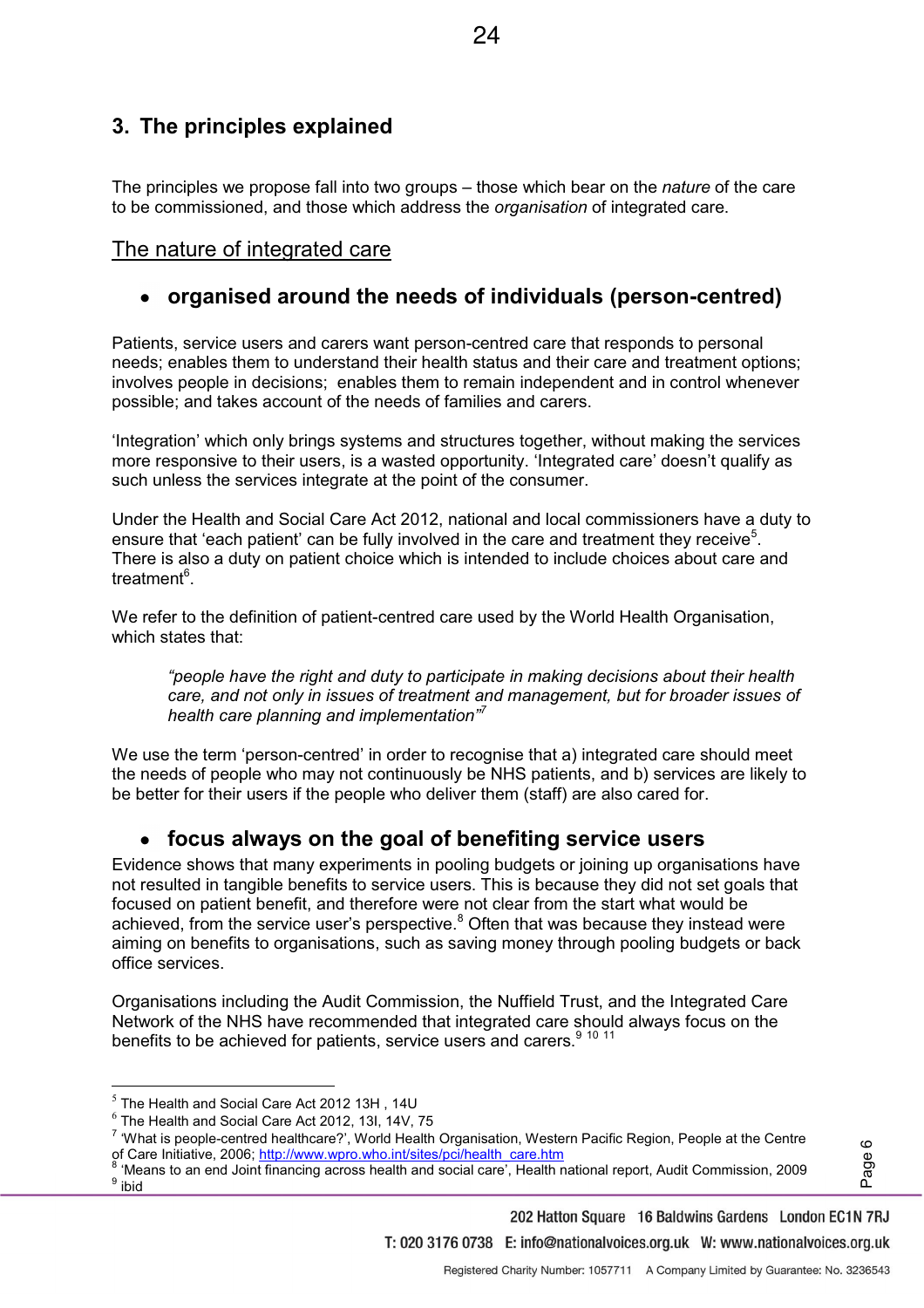**be evaluated by its outcomes, especially those which service users themselves report** 

This principle states first, that integrated care experiments should be evaluated. A great deal more learning is required in order to spread good practice and 'scale up' success. Commissioners need to build this in from the start  $-$  ie to consider setting up evaluation processes *as part of the package of* commissioning.

Second, if integrated care is 'goal-oriented', then evaluations must focus on whether the stated outcomes are achieved.

Third, outcomes will be a mix of clinical outcomes (is the care more or less effective than in alternative or preceding services?), and patient-reported measures. Only patients, service users and carers are in a position to report whether the service was better from their point of view, in terms of experience.

We note that, while some tried and tested patient experience measures are available, there is an urgent need to develop ways to measure and monitor patient experience over time, along care pathways and across different services, rather than in specific episodes.

### **include community and voluntary sector contributions**

Voluntary and community sector organisations make significant contributions to the care and treatment that people choose to make use of. This sector is particularly good at:

- $\triangleright$  spotting gaps in provision, and finding innovative ways to fill them
- ¾ identifying discontinuity between services, and working to bridge it
- $\triangleright$  seeing the patient or service user as a whole person, and working to meet their needs in the round.

The role of the sector in provision is important. Patients, service users and carers who are in receipt of large volumes of care and treatment often express the view that they 'could not have coped' if it were not for the small but pivotal contributions made by the helplines, information provision, care advisers, peer support groups, or specialist nurses that the Third Sector has organised.

However, statutory services are often ignorant of these contributions, do not see them as a commissioning priority, or marginalise them from the consideration of which services should be joined up.

The sector's role is multi-layered. It is not only, as policy makers and commissioners seem to assume, 'competing for provision'. Its contributions also include:

- identifying and assessing need, especially among under-represented or seldom heard groups
- engaging patient, service users and carer voices to provide insights to commissioners and providers
- co-designing services with commissioners and with end users

l.

A practical quide to integrated working', Integrated Care Network, London, (undated)

202 Hatton Square 16 Baldwins Gardens London EC1N 7RJ

T: 020 3176 0738 E: info@nationalvoices.org.uk W: www.nationalvoices.org.uk

Page<sup>7</sup>

 $10$  Only Connect: policy options for integrating health and social care', Professor Chris Ham, Nuffield Trust, London, 2009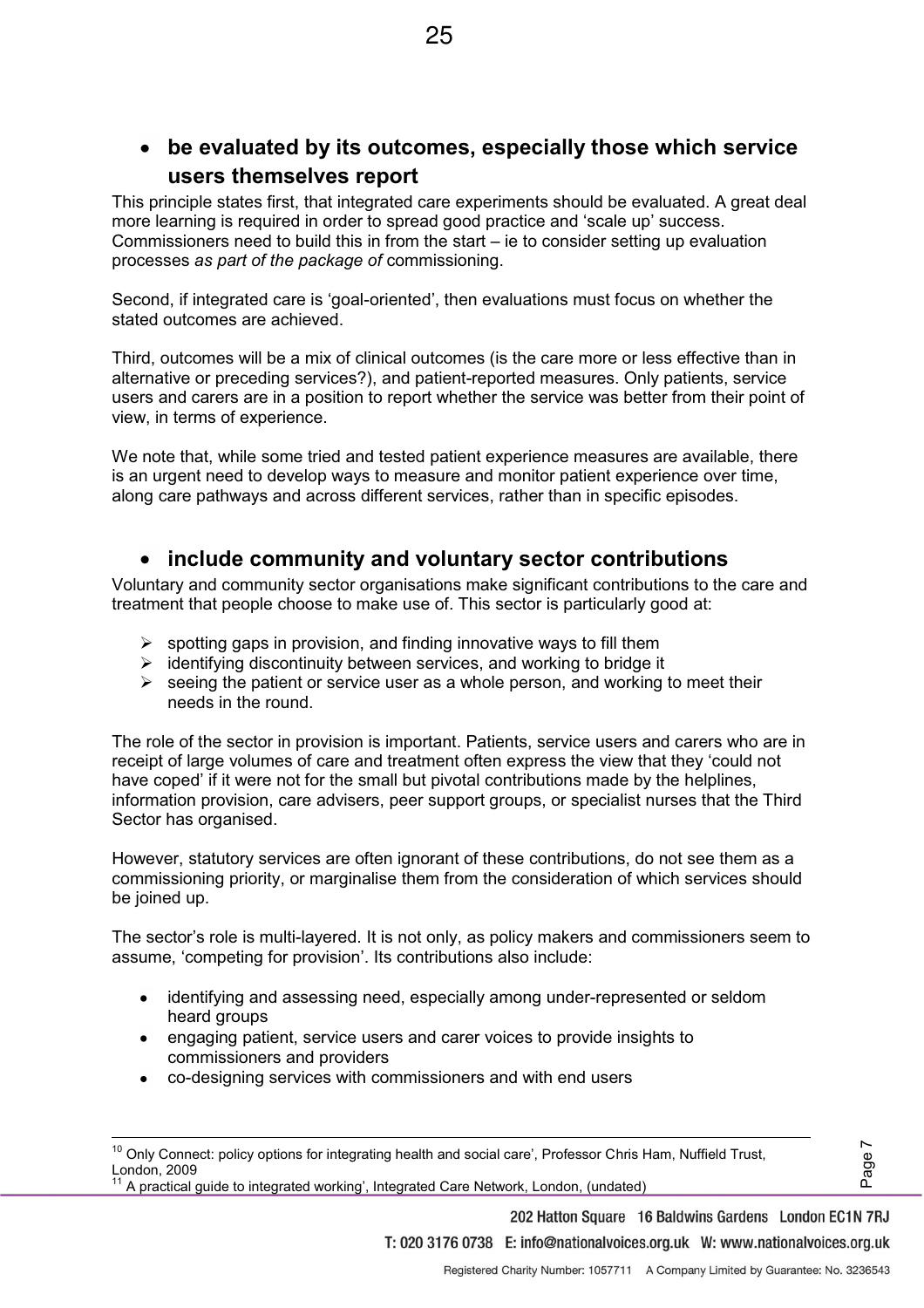advocating for changes to service patterns and care pathways and challenging vested interests when necessary.

26

We arque that the voluntary and community sector should therefore be seen as the 'third circle' in the Venn diagram of integrated services, overlapping with healthcare and social care.

There is almost always a role or potential role for voluntary and community sector input, and commissioners should therefore always be making an assessment of what that input could or should be.

#### **be fully inclusive of all communities in the locality**   $\bullet$

Meeting the needs of the small population of people with the most complex health needs remains a considerable challenge. People from minority and socially excluded groups experience poor health outcomes across a range of indicators including self-reported health, life expectancy and morbidity.

The groups referred to here include parts of the Black and minority ethnic population, and excluded groups such as homeless people, travellers, sex workers, and people addicted to narcotics.

The desired outcomes that are set for integrated care must include locally appropriate specific targets for equality of service and of outcomes for people who often are not included in health and social care planning. They tend to make more use of unplanned services such as urgent care.

Commissioners will need to design integrated care services that are socially and culturally competent to provide appropriate access for excluded groups both to mainstream services and to the specialist socio-medical services they may also require.

Using the above principle of recognising the contribution of the community and voluntary sectors, commissioners may need to mobilise organisations and groups in these sectors to help identify and assess the needs of minority and excluded groups in their area.

Equality indicators will be required that can measure this competence and assess whether such groups are getting the access and the outcomes that other groups in society are achieving.

# **be designed together with the users of services and their carers**

Opportunity costs can be avoided, and the value of care increased where the design of care involves end users from start to finish as equal voices.

Especially in relation to chronic conditions, service users become knowledgeable, over time, both about their condition and about what works best to enable them to treat it and live with it.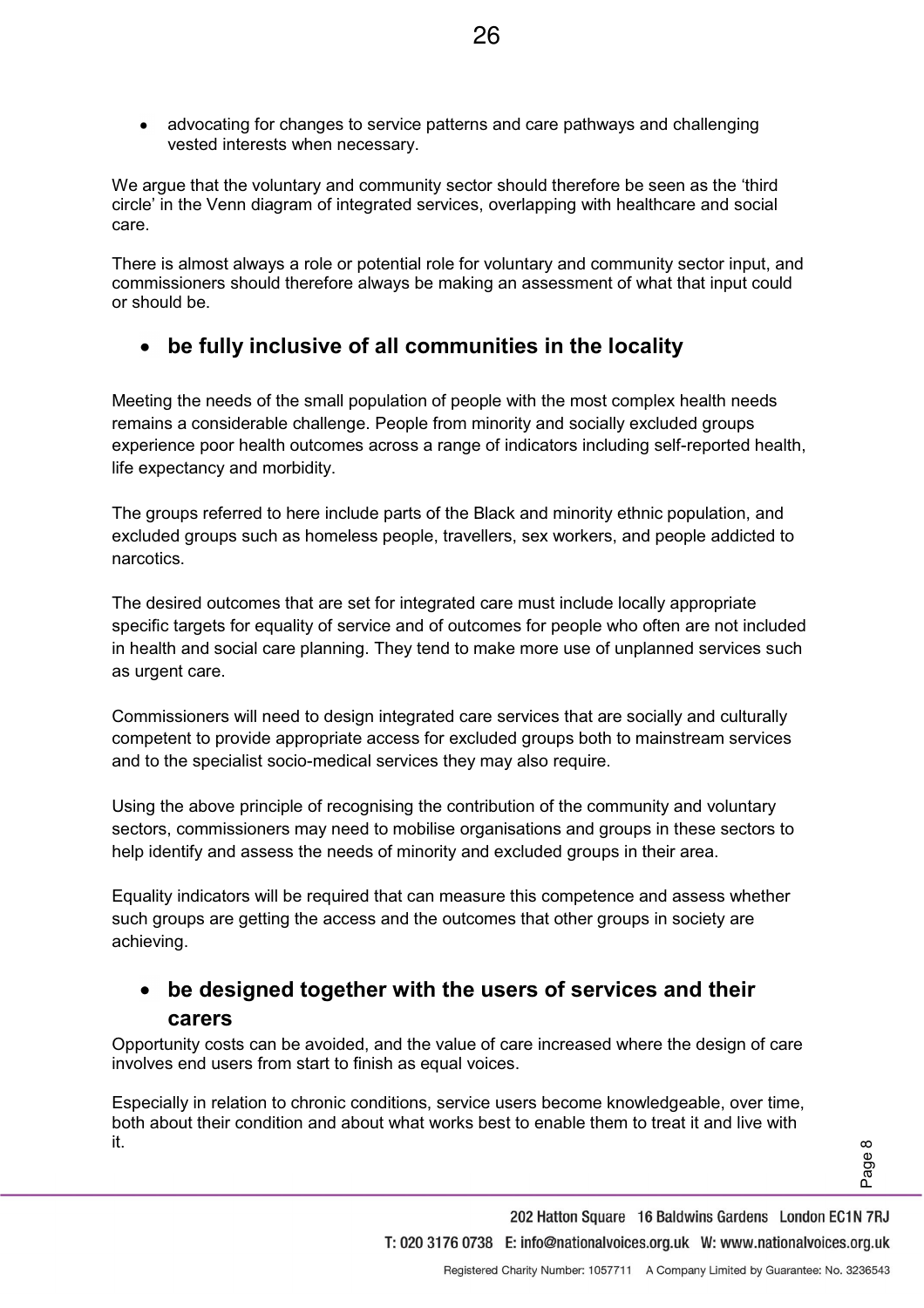All parts of the system therefore have an interest in developing 'co-design' in commissioning, which should be prioritised under commissioners' duty to involve the public in commissioning arrangements.

#### **deliver a new deal for people with long term conditions**   $\bullet$

The consensus is that the biggest challenge facing health and social care is the continuing rise in the number and proportion of people with one or more long term conditions who, for example, consume 70% of healthcare spend.

Since people with long term conditions consume more services, over a longer period, and since current models of care based on episodic patterns of usage are clearly unsuitable to the challenge, it is in this area that integrated care offers the greatest potential both to improve quality and to provide a better experience to users.

In its submission to the NHS Future Forum in May 2011 National Voices called for a 'new deal' for people with long term conditions, which would include:

- access to their electronic health records
- a jointly prepared and annually reviewed care plan
- a designated care co-ordinator able to deliver agreed packages of care
- support for self-management, and
- support to navigate the system.

Evidence shows these interventions are effective in improving patient knowledge and confidence to manage their condition and their care; and improving the use of care system resources.<sup>12</sup>

### **respond to carers as well as the people they are caring for**

Most people with multiple care needs will have a main carer (most often a spouse or family member) looking after them. These carers not only provide the bulk of people's care, but are the principal players in trying to organise appropriate packages of services.

Integrated care services need to be designed to work with carers as full partners, and to respond to their needs with the same compassion and professional respect that they show to patients themselves.

Carers should not be shut out of consultations, refused information or ignored when they ask questions. They should be part of the team working with the patient on key discussions and decisions.

Carers' first priority will be to get the right care and treatment for the person they are caring for. But managers and professionals in integrated care need also to recognise that assessing carers' needs and ensuring they are supported is a vital underpinning to the success of care overall.

l.

<sup>12</sup> www.investinengagement.info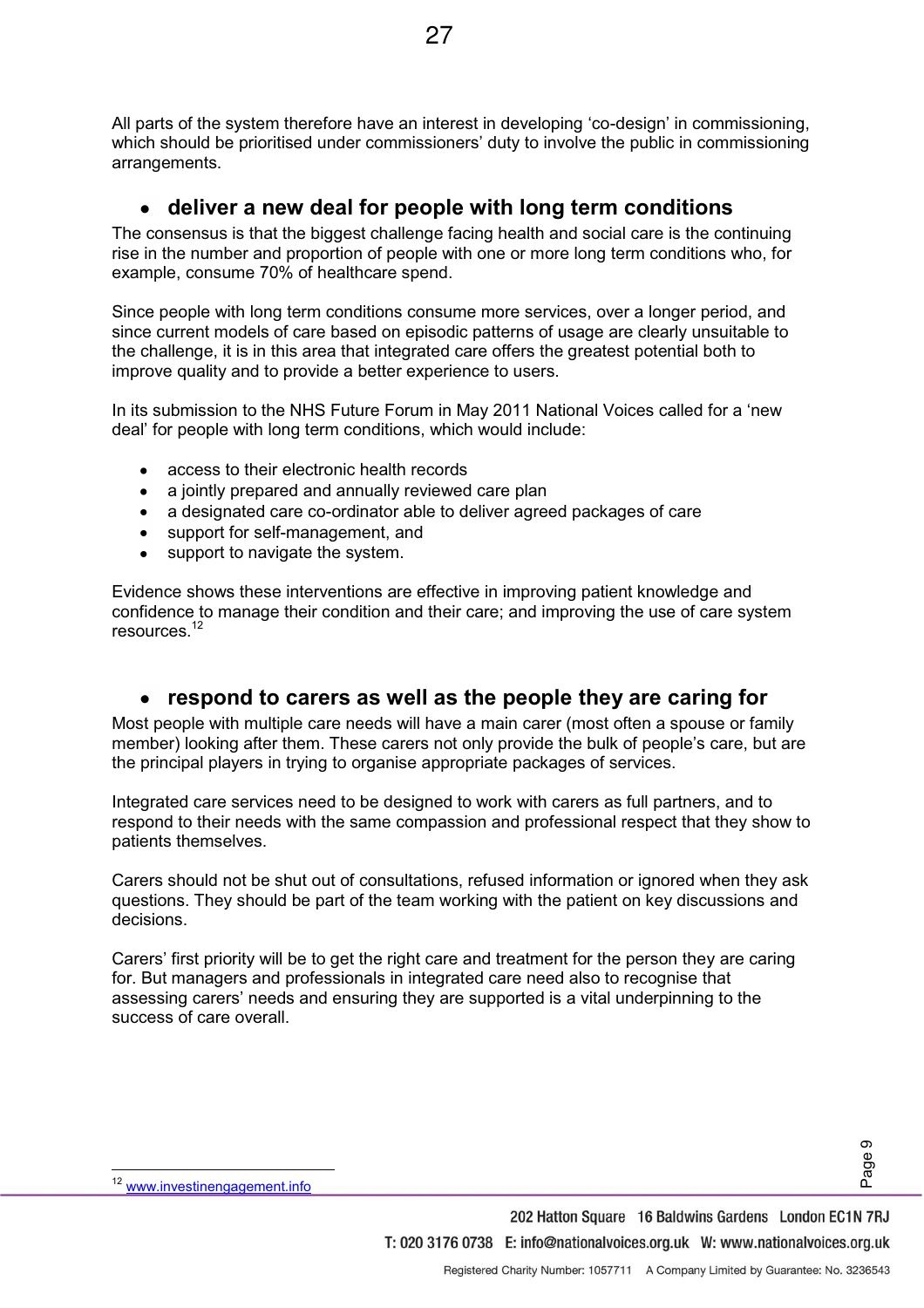### The organisation of integrated care

### **be driven forwards by the commissioners**

When the Nuffield Trust searched for innovative examples of integrated care from the last two years, they found that most of these had been initiated by providers, rather than commissioners<sup>13</sup>

We are in favour of care providers initiating innovation. However, there is a general risk that provider-led initiatives may result in service redesign that meets the interests of the specific provider(s), rather than being focused on benefits to patients, service users and carers.

There is a particular risk that large, dominant NHS acute trusts will be able further to monopolise control of resources in the local care economy. This may result in resistance to relocating care and treatment, for example to bring it closer to people's homes and communities; whereas National Voices has repeatedly called for care to be delivered 'in the right place, at the right time', and at community level wherever that is most appropriate.

In order to mitigate this risk it is vital that commissioners commission. They should lead collaborative approaches across the local care economy, involving all sectors including relevant professionals and managers in the acute sector, and including the voluntary and community sector. But they must also be prepared to challenge current patterns of care where that is in the interests of the users.

In making such challenges, commissioners are most likely to succeed where they have the support of patients, service users and carers themselves, for example by involving them as key stakeholders in the redesign.

#### **be encouraged through incentives**   $\bullet$

l.

Redesigning care and treatment around the needs of people and communities will involve considerable change and the breaking down of current barriers.

Recently, partly for historical reasons (such as continual structural change) and partly because of the context of retrenchment and efficiencies, there has been a tendency for services to 'reduce and withdraw' rather than to pull closer together.

Government, commissioners, regulators and professionals should move swiftly to agree on fair frameworks of incentives that will reward people for 'doing the right thing' in establishing integrated care.

Current payment systems within the NHS reward 'lots of activity'. The government has signalled that, instead, it wants to reward outcomes. Much attention is focused on the necessary task of redesigning the 'tariff' that commissioners will pay for their population's services.

However, many of the services people use are not subject to a tariff. Mental health and musculoskeletal services are obvious examples.

Furthermore, it currently takes five years to gather data and design a tariff  $-$  a pace which is too slow both to meet the challenges of rising consumption and to satisfy patients who are already frustrated with the lack of joined-up services.

202 Hatton Square 16 Baldwins Gardens London EC1N 7RJ T: 020 3176 0738 E: info@nationalvoices.org.uk W: www.nationalvoices.org.uk

Page 10

<sup>13 &#</sup>x27;Commissioning Integrated Care in a Liberated NHS', Ham C, Smith J and Eastmure E, Nuffield Trust, 2011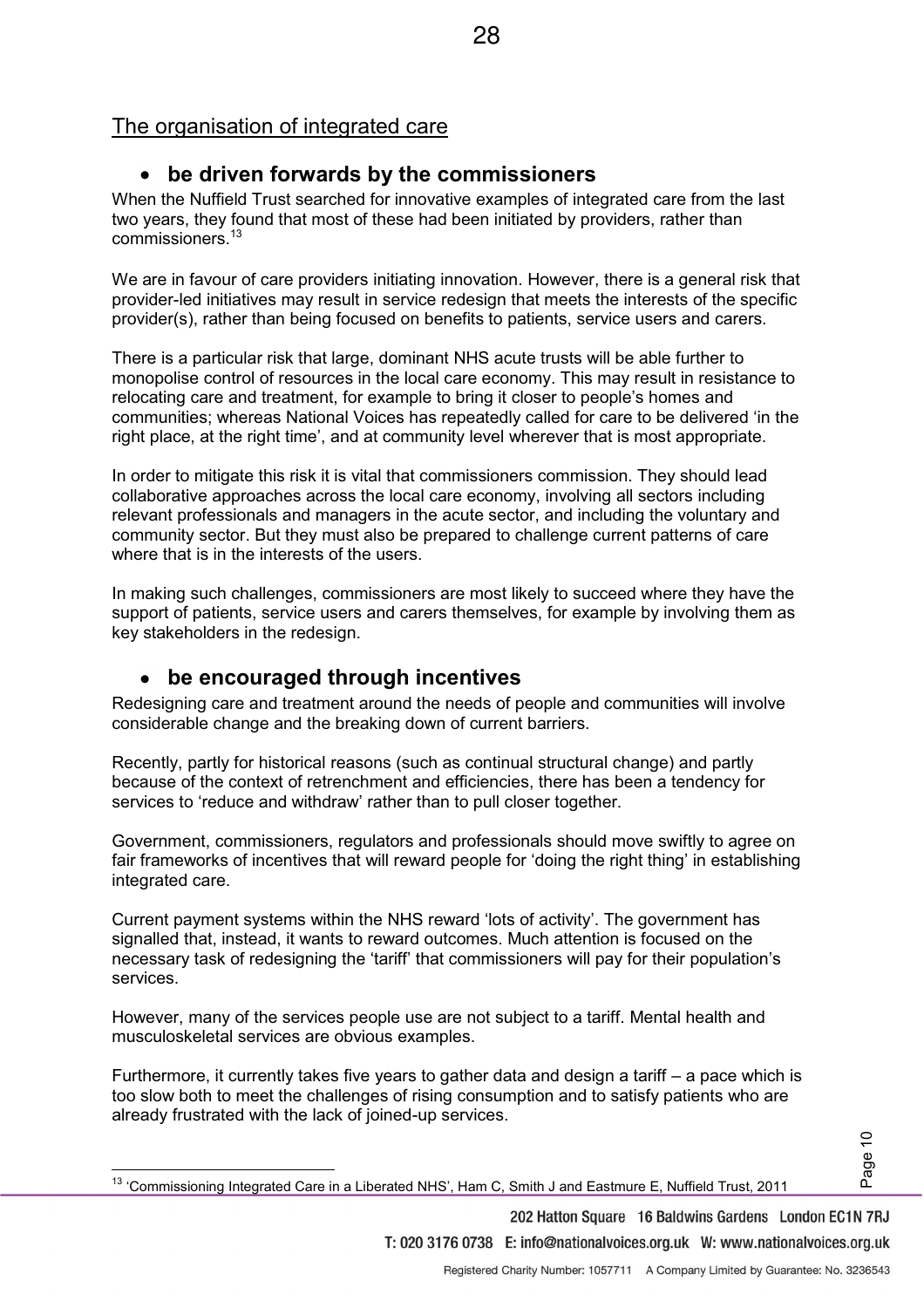The question of incentives should therefore be dealt with 'in the round'.

Other categories of incentives need to be considered simultaneously.

These could include performance incentives to commissioners based on achieving outcomes through integrated care; professional incentives such as enhanced professional development to support new care patterns; and incentives relating to improved working lives and professional satisfaction, for example where professionals are freed to spend more time directly with patients and service users in the new services.

At a system level, all current systems of incentives such as QOF, CQUIN, and standard contract incentives should be reviewed to see how they can best support and reward integration.

#### **aim to achieve public and social value, not just to save money**   $\bullet$

Integrated care is expected to bring efficiencies and potential savings.<sup>14 15</sup> However, if 'cost saving' becomes the main driver, it will undermine the achievement of other goals related to person-centred care and better outcomes for patients and service users.

The aim should not be to 'save money' but to **achieve public and social value**.<sup>16 17</sup>

That is, it should encompass<sup>18</sup>:

 $\overline{a}$ 

- a) *quality* -- providing better care and treatment, with better outcomes and experience for the users
- b) *cost-effectiveness* making best use of limited resources, which may include greater uptake of some services such as screening and prevention
- c) *reach* -- not just treating those who come through the door, but ensuring all community needs are met
- d) *impact* -- producing wider benefits to the public and communities such as, for instance, developing more health literate, self-caring and health-preventive communities

 $P$  Public value', in most formulations of the concept, includes operating through the approach of 'co-production'  $-$  value is produced by the public service acting in partnership with its users – and emphasises the role of service managers and commissioners as innovators on behalf of citizens.

Page 11

T: 020 3176 0738 E: info@nationalvoices.org.uk W: www.nationalvoices.org.uk

202 Hatton Square 16 Baldwins Gardens London EC1N 7RJ

<sup>&</sup>lt;sup>14</sup> 'Removina the policv barriers to integrated care in England', Ham C and Smith J, Nuffield Trust, London, 2010 15 'Benefits Realisation: Assessing the evidence for the cost benefit and cost effectiveness of integrated health and social care', Turning Point, London, 2010

 $16$  Professor John Benington defines public value as incorporating first, what the public values and second, what adds value to the public sphere. 'Public value' approaches are particularly apposite to socialised healthcare and are discussed at:

http://www.institute.nhs.uk/commissioning/tackling\_tough\_choices/an\_introduction\_to\_public\_value.html<br>17 Social value.aspx to "i"

<sup>&#</sup>x27;Social value' refers to "the wider non-financial impacts of programmes, organisations and interventions, including the wellbeing of individuals and communities, social capital and environment": 'Measuring Social Value: The Gap between Policy and Practice', Wood and Leighton, DEMOS, 2010

<sup>18</sup> USE FECTROLL FILLY FILL WILL BE SOLIGIST OF PUBLIC VALUE during the current Charter period.